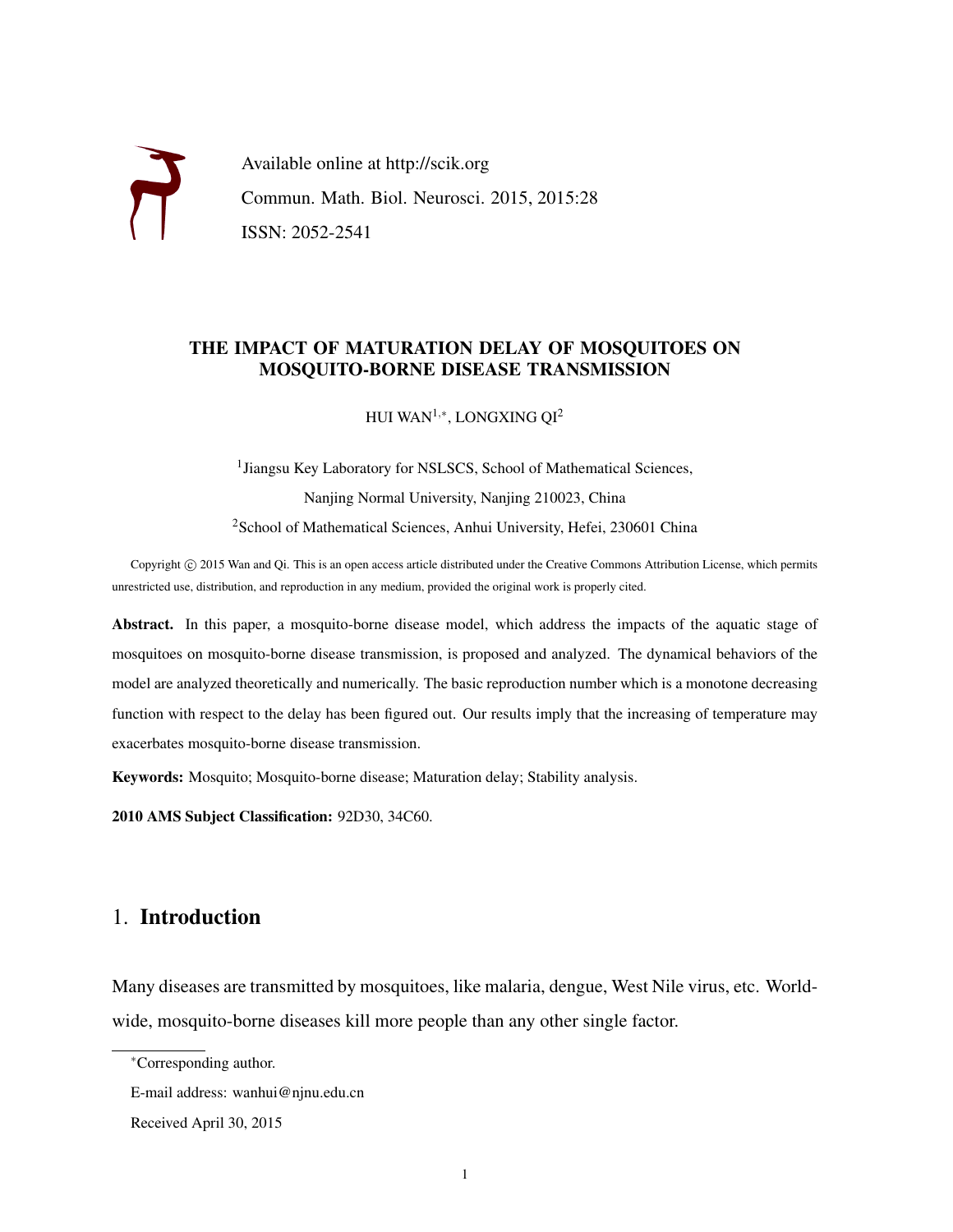## 2 HUI WAN, LONGXING QI

Mosquito life includes four stages: egg, larva, pupa, and adult. Each of these stages can be easily recognized by their special appearance. The duration of the whole cycle, from egg laying to an adult mosquito eclosion, varies between 7 and 20 days, depending on the ambient temperature of the swamp and the mosquito species involved [8]. Only the adult female mosquitos bite human and animals in order to take blood meals, and the male mosquitoes feed only on plant juices. Female mosquitoes feed on man, domestic animals, such as cattle, horses, goats, etc; all species of birds including chickens and ducks; all types of wild animals including deer, rabbits; and they also feed on snakes, lizards, frogs, and toads. Female mosquitoes will not lay viable eggs without blood meals. Therefore, the abundance of mosquito in a region is closely related to the blood meal resources available in the region ([11]).

In order to control these diseases, it is essential to understand the mosquito population dynamics first and then to consider how resource and temperature can affect mosquito population, and how they in turn can affect mosquito-borne disease transmission. Since only the adult female mosquitoes are responsible for transmitting diseases, therefore in general, models focus only on describing the dynamics of adult female mosquitoes. There have been extensive dynamical modeling studies of the mosquito population and mosquito-borne diseases. In [1, 5, 12, 19] West Nile virus transmission dynamics has been considered. In [3, 13, 14, 17, 18], malaria transmission dynamics has been considered. In [6, 7, 15, 16], dengue transmission dynamics have been studied. In [2], Bolzoni *et al.* studied the role of heterogeneity on the invasion probability of mosquito-borne diseases in multi-host models.

It is our aim to modify the mosquito growth equation to include the factor of maturation delay related to air temperature and to investigate the impact of maturation delay on the transmission dynamics of mosquito-borne diseases.

The rest of the paper is organized as follows. In Section 2, the derivation of a new model is given. We analyze the dynamics of this model in Section 3 and 4, including the existence of equilibria and stability. Finally, we present some numerical simulations and comments on our findings in Section 5.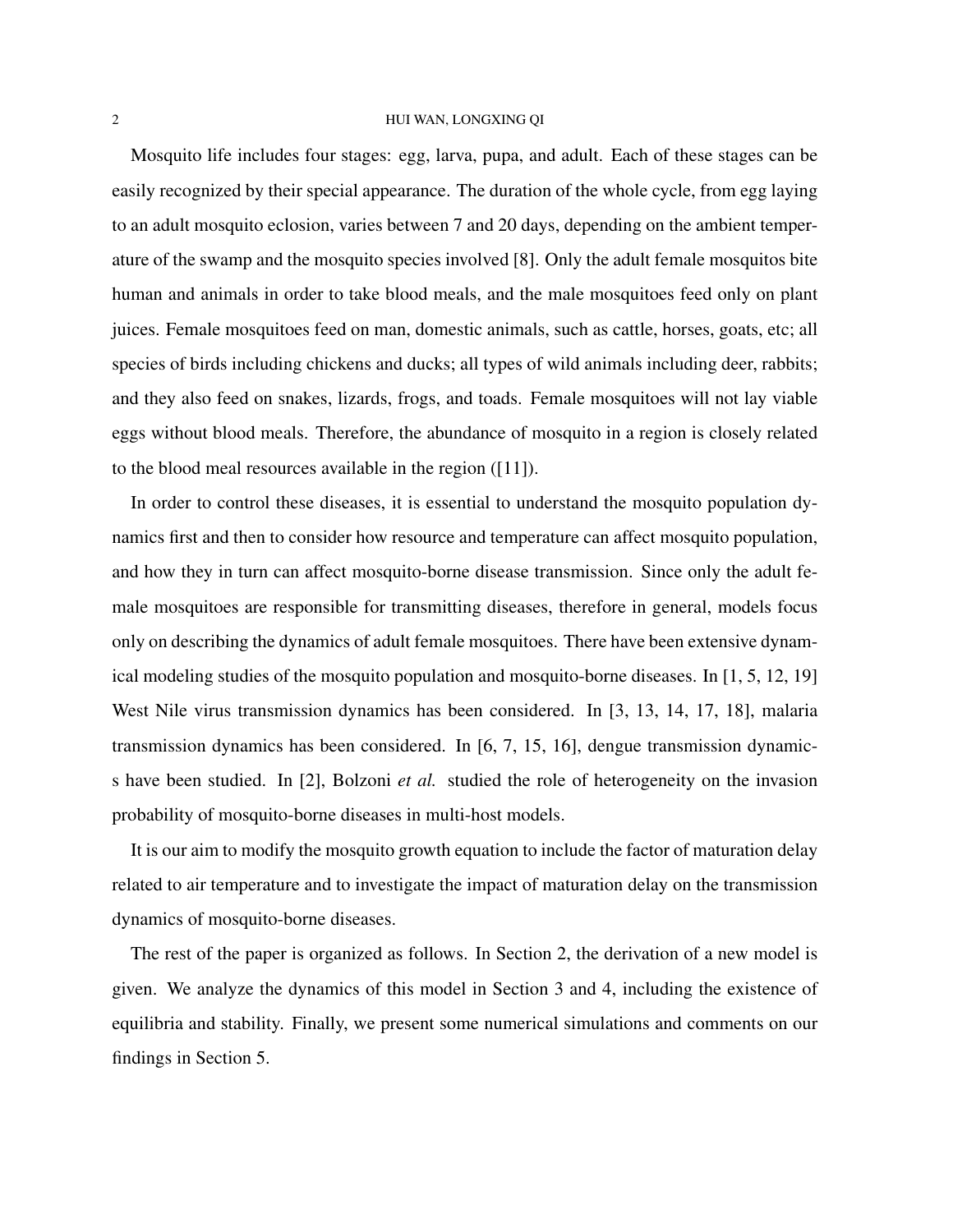# 2. Preliminaries

In this section, we will establish a new model with stage-structured mosquitoes to study the impact of resource and temperature on the malaria transmission dynamics.

The basic assumptions for our model are as follows:

- The total number of host population and adult female mosquito population are denoted by *N<sup>b</sup>* and *N<sup>m</sup>* respectively.
- The adult stage of the female mosquito population is divided into susceptible *M<sup>s</sup>* and infectious  $M_i$  compartments. We assume that the pathogen can cause reservoir death and this population is divided into susceptible  $B_s$ , infectious  $B_i$  and recovered  $B_r$  compartments. The recovered host have immunity.
- Mosquitoes never recover from infection, that is, their infective period ends with their death due to their relatively short life.
- For the transmission of the pathogen, it is assumed that a susceptible host can receive the infection only by contacting with infective mosquitos, vice versa.

With the assumptions above and parameters listed in Table 1, the dynamics are given by the following equations:

(2.1)  
\n
$$
\begin{cases}\n\frac{dM_s}{dt} = r_m M_s (t - \tau) e^{-\delta \tau} + (1 - q) r_m M_i (t - \tau) e^{-\delta \tau} - b \beta_m \frac{M_s B_i}{N_b + A} \\
- d_m M_s - \varepsilon_m M_s N_m, \\
\frac{dM_i}{dt} = q r_m M_i (t - \tau) e^{-\delta \tau} + b \beta_m \frac{M_s B_i}{N_b + A} - d_m M_i - \varepsilon_m M_i N_m, \\
\frac{dB_s}{dt} = \Lambda - d_b B_s - b \beta_b \frac{M_i B_s}{N_b + A}, \\
\frac{dB_i}{dt} = b \beta_b \frac{M_i B_s}{N_b + A} - (d_b + v + r) B_i, \\
\frac{dB_r}{dt} = r B_i - d_b B_r,\n\end{cases}
$$

with initial data  $M_s(\theta) = \phi_s(\theta) > 0$  and  $M_i(\theta) = \phi_i(\theta) > 0$ , where  $\phi_s(\theta)$  and  $\phi_i(\theta)$  are positive continuous functions on  $[-\tau, 0]$  respectively,  $0 \leq B_s(0) \leq \frac{\Lambda}{d\tau}$  $\frac{\Lambda}{d_b},\, 0\leq B_i(0)\leq \frac{\Lambda}{d_b}$  $\frac{\Lambda}{d_b},\, 0\leq B_r(0)\leq \frac{\Lambda}{d_b}$  $\frac{\Lambda}{d_b}$ and also  $N_m = M_s + M_i$  and  $N_b = B_s + B_i + B_r$ .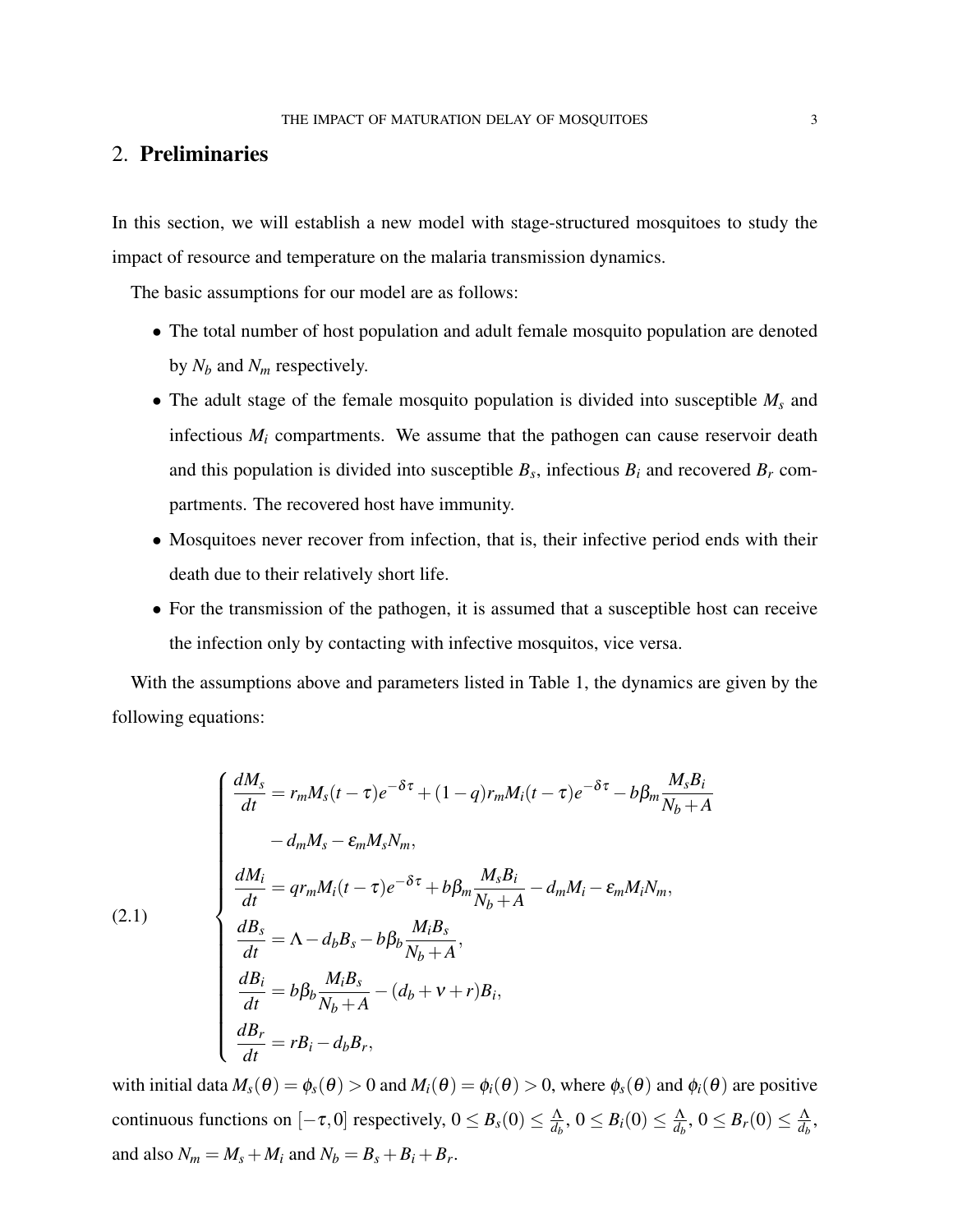| Parameters in the models                                                       | Mosquito        | Host        |
|--------------------------------------------------------------------------------|-----------------|-------------|
|                                                                                |                 |             |
| Per capita birth rate                                                          | $r_m$           |             |
| Recruitment rate                                                               |                 | $\Lambda$   |
| Proportion of births that are infected                                         | q               |             |
| Natural death rate for adult (pre-adult) stage                                 | $d_m(\delta)$   | $d_h$       |
| Disease-induced death rate                                                     |                 | $\mathbf v$ |
| <b>Maturation delay</b>                                                        | τ               |             |
| Recovery rate                                                                  |                 | r           |
| Biting rate (the average number of bites per mosquito per unit time) $\bar{b}$ |                 |             |
| Transmission probability (from vectors to birds)                               |                 | $\beta_h$   |
| Transmission probability (from birds to vectors)                               | $\beta_m$       |             |
| The number of other animals as blood meal resource                             | A               |             |
| Intraspecific competition rate                                                 | $\varepsilon_m$ |             |
| TABLE 1. Parameters involved in the model.                                     |                 |             |

It is not difficult to prove the following theorem:

Theorem 2.1. *With an initial value condition in* (2.1)*, there is a unique solution, and the solution remains positive and bounded for any finite time*  $t \geq 0$ *.* 

Therefore, Model (2.1) is mathematically well-defined and biologically reasonable.

# 3. Equilibria

A straightforward calculation shows there two disease-free equilibria for model (2.1):

$$
P_{01}=(0,0,\Lambda/d_b,0,0)
$$

and

$$
P_{02}=(\widehat{N}_m,0,\Lambda/d_b,0,0),
$$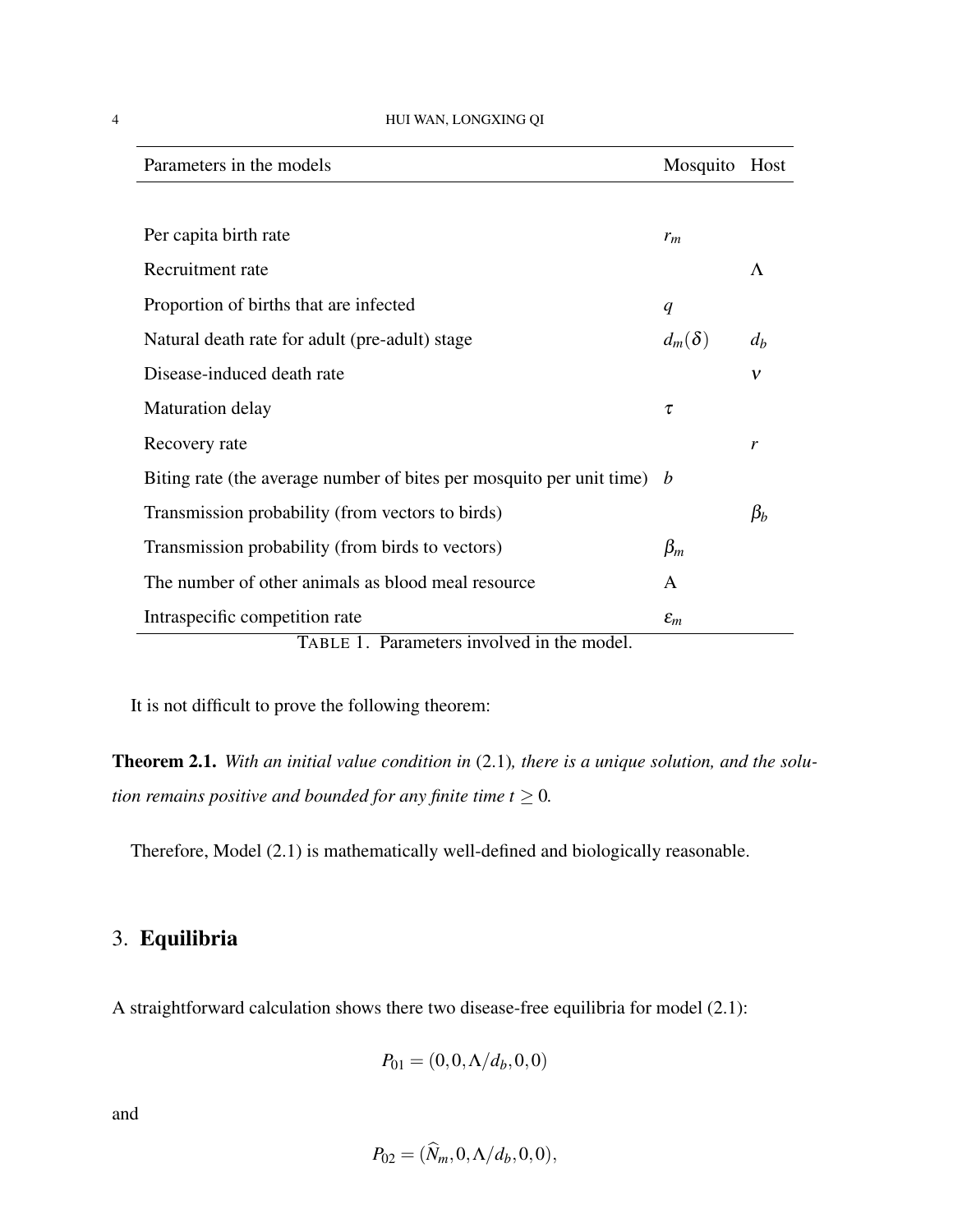where

$$
\widehat{N}_m = (r_m e^{-\delta \tau} - d_m) / \varepsilon_m.
$$

In addition,  $P_{02}$  exists if and only if  $\tau < \tau^*$ , where

$$
\tau^* = \frac{1}{\delta} ln \frac{r_m}{d_m}.
$$

By equating the derivatives on the left-hand side to zero and solving the resulting algebraic equations. The points of any equilibrium  $P = (M_s, M_i, B_s, B_i, B_r)$  satisfy the following relations

$$
\widehat{B}_s = \frac{\Lambda - (d_b + v + r)\widehat{B}_i}{d_b}
$$

$$
\widehat{N}_b = \frac{\Lambda - \nu \widehat{B}_i}{d_b}
$$

$$
\widehat{M}_s = \widehat{N}_m - \widehat{M}_i
$$

(3.5) 
$$
\widehat{M}_i = \frac{b\beta_m d_b N_m B_i}{b\beta_m d_b \widehat{B}_i + r_m e^{-\delta \tau} (1-q)(\Lambda - \nu \widehat{B}_i + A d_b)}
$$

Substituting (3.2)-(3.5) in the corresponding fourth equilibrium equation of (2.1), we obtain that  $\hat{B}_i = 0$  or  $\hat{B}_i$  is a positive root of the quadratic polynomial

(3.6) 
$$
r(B_i) = a_2 B_i^2 + a_1 B_i + a_0,
$$

where

$$
a_2 = [b\beta_m d_b - r_m e^{-\delta \tau} (1-q)v]v,
$$
  
\n
$$
a_1 = 2r_m e^{-\delta \tau} (1-q)(\Lambda + Ad_b)v - b\beta_m d_b(\Lambda + Ad_b) - b^2 \beta_m \beta_b \widehat{N}_m d_b
$$
  
\n
$$
= -a_2(\Lambda + Ad_b)/v + r_m(1 - q e^{-\delta \tau}) (\Lambda + Ad_b)[v - (d_b + v + r) \frac{\Lambda + Ad_b}{\Lambda} R_0],
$$
  
\n
$$
a_0 = r_m e^{-\delta \tau} (1-q)(\Lambda + Ad_b)^2 (R_0(\tau) - 1)
$$

and

(3.7) 
$$
R_0(\tau) = \frac{b^2 \beta_m \beta_b \widehat{N}_m d_b \Lambda}{r_m e^{-\delta \tau} (1-q) (d_b + v + r) (\Lambda + Ad_b)^2}.
$$

It is easy to see that  $a_2 < 0$  if  $a_1 > 0$  and  $R_0(\tau) \ge 1$ .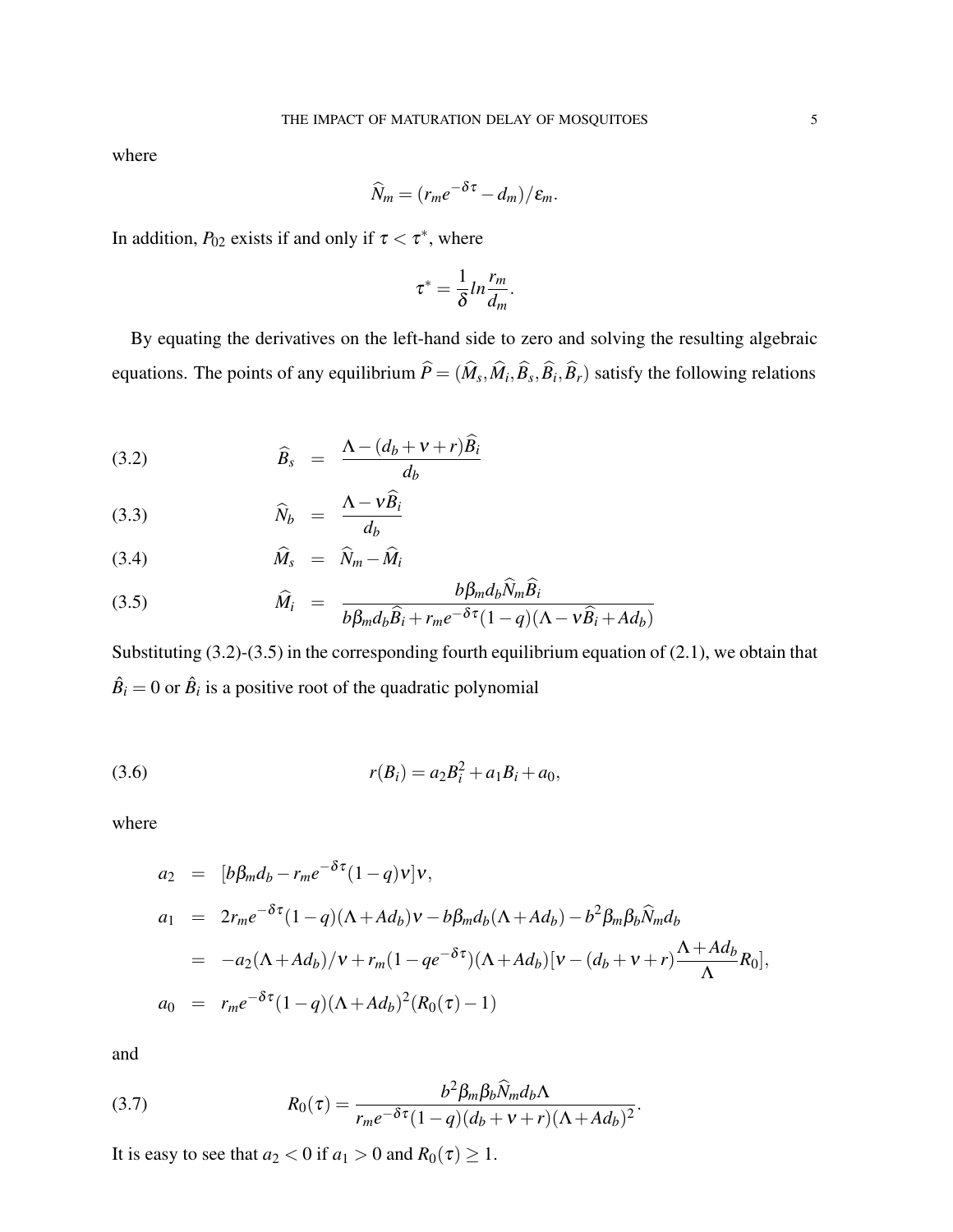Remark 3.1. *R*<sup>0</sup> *is the basic reproduction number which is a monotone decreasing function with respect to the maturation* τ*.*

The solution  $\widehat{B}_i = 0$  gives the disease-free equilibrium point  $P_{01}$  and  $P_{02}$ .

We are looking for nontrivial equilibrium solutions. From  $(3.2)-(3.5)$  it can be seen that  $\hat{B}_i \in I \triangleq (0, B_0)$ , where

$$
B_0 = \frac{\Lambda}{d_b + \nu + r}
$$

.

Evaluating  $r(B_i)$  at the end points of the interval *I* gives

$$
r(0) = r_m e^{-\delta \tau} (1 - q) (\Lambda + Ad_b)^2 (R_0(\tau) - 1)
$$
  

$$
r(B_0) < 0.
$$

When  $R_0(\tau) > 1$ , then  $r(0) > 0$ , therefore there exists a unique root in the interval *I*, which implies the existence of a unique equilibrium point  $P^*(\widehat{M}_s^*, \widehat{M}_i^*, \widehat{B}_s^*, \widehat{B}_i^*, \widehat{B}_r^*)$ , where  $\hat{i}_a$  satisfies: If  $a_2 = 0$ ,

$$
\hat{B}_i^* = -\frac{a_0}{a_1}.
$$

If  $a_2 \neq 0$ ,

$$
\hat{B}_i^* = \frac{-a_1 - \sqrt{\Delta}}{2a_2},
$$

where  $\Delta \triangleq a_1^2 - 4a_2a_0$ .

When  $R_0(\tau) = 1$ , the roots of (3.6) are 0 and  $-\frac{a_1}{a_2}$  $\frac{a_1}{a_2}$ . It is easy to see that there exists a unique root in the interval *I* if and only if  $a_1 > 0$ , which implies the existence of a unique equilibrium point  $P^*$ .

When  $R_0(\tau) < 1$ ,  $r(0) < 0$ . The conditions to have at least one root in the mentioned interval are:  $a_2 < 0$ ,  $0 < -\frac{a_1}{2a_2}$  $\frac{a_1}{2a_2}$  < *B*<sub>0</sub> and ∆ ≥ 0. If ∆ > 0, there exist two roots in the interval *I*, which implies the existence of two equilibria  $P_1(\widehat{M}_{s1}, \widehat{M}_{i1}, \widehat{B}_{s1}, \widehat{B}_{i1}, \widehat{B}_{r1})$  and  $P_2(\widehat{M}_{s2}, \widehat{M}_{i2}, \widehat{B}_{s2}, \widehat{B}_{r2}, \widehat{B}_{r2})$ , where

$$
\hat{B}_{i1} = \frac{-a_1 + \sqrt{\Delta}}{2a_2},
$$

$$
\hat{B}_{i2} = \frac{-a_1 - \sqrt{\Delta}}{2a_2}.
$$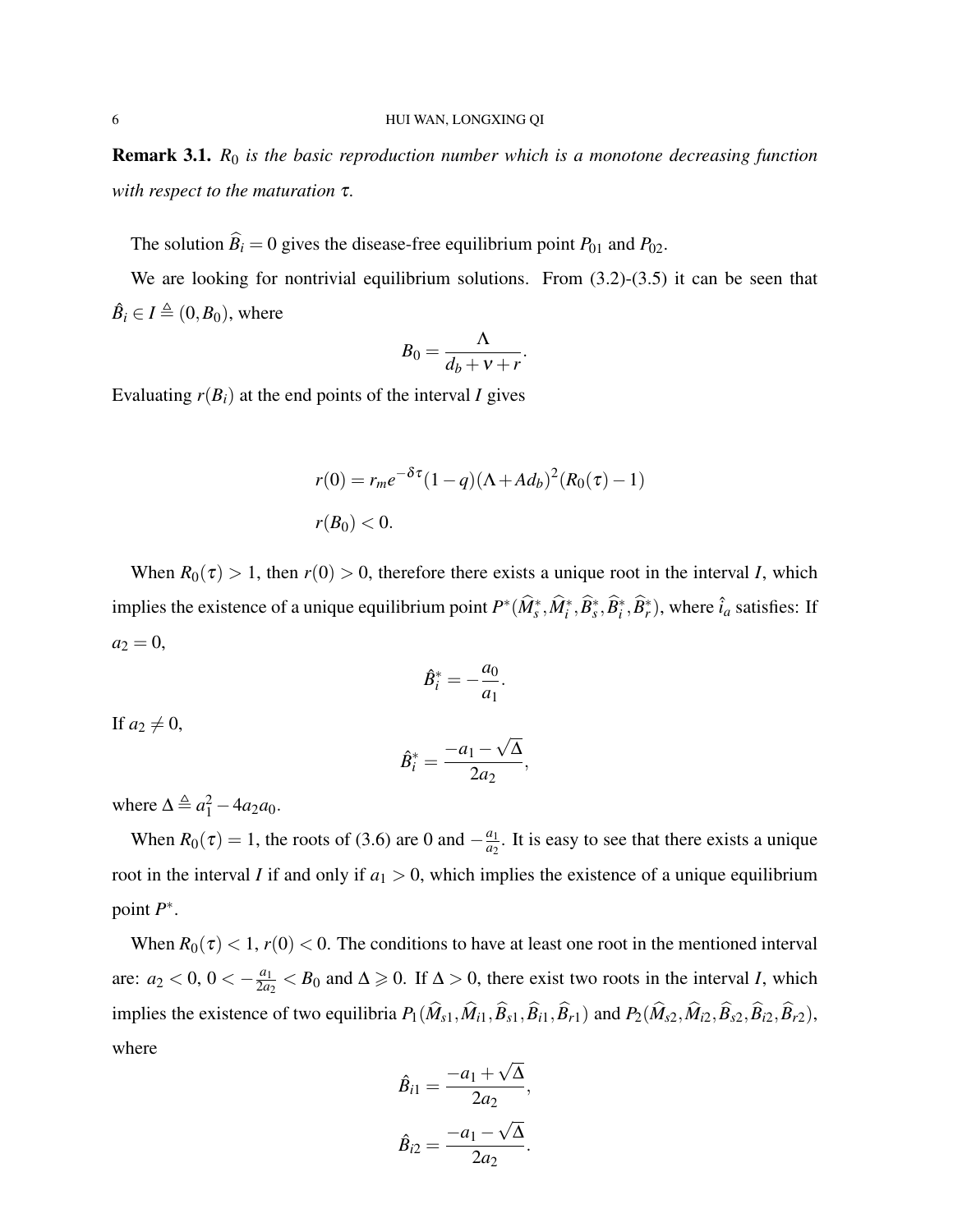If  $\Delta = 0$ , there is a unique root in the interval *I*, whitch implies the existence of unique equilibrium.

Then, we can conclude the above results in the following theorem:

**Theorem 3.2.** *1. The boundary equilibrium, the disease free equilibrium P*<sub>01</sub> *always exists and P*<sub>02</sub> *exists when*  $\tau < \tau^*$ *.* 

2. If  $R_0(\tau) > 1$ , there exists a unique positive equilibrium  $P^*$ .

*3. If*  $R_0(\tau) = 1$ *, then there is a positive equilibrium when*  $a_1 > 0$ *, otherwise there is no positive equilibrium.*

*4. If*  $R_0(\tau) < 1$ *, then* (a) if  $a_2 \ge 0$ *, there is no positive equilibrium; (b) if*  $a_2 < 0$ *, the system* (2.1) *has two positive equilibria*  $P_1$  *and*  $P_2$  *if and only if* ∆ > 0 *and* 0 <  $\frac{-a_1}{2a_2}$  $\frac{-a_1}{2a_2} < B_0$ ; And these *two equilibria coalesce if and only if*  $0 < \frac{-a_1}{2a_2}$  $\frac{-a_1}{2a_2} < B_0$  and  $\Delta = 0$ ; otherwise there is no positive *equilibrium.*

## 4. Stability

For the equilibrium  $P_{01}$ , the eigenvalues of the Jacobian matrix are:  $-d_b$  (multiplicity 2),  $-(d_b +$  $v + r$ ) and the roots of

(4.8) 
$$
(\lambda - r_m e^{-(\delta + \lambda)\tau} + d_m)(\lambda - r_m q e^{-(\delta + \lambda)\tau} + d_m) = 0
$$

When  $\tau = 0$ , one can easily get that one of the eigenvalues of the Jacobian matrix at  $P_{01}$  is:  $r_m - d_m > 0$ . Therefore,  $P_{01}$  is always unstable.

When  $\tau > 0$ , we can easily prove that  $P_{01}$  is unstable stable if  $0 < \tau < \tau^*$  and is stable if  $\tau > \tau^*$ 

Then, we have the following theorem:

**Theorem 4.1.** The equilibrium  $P_{01}$  is always unstable if  $0 \le \tau < \tau^*$ ;  $P_{01}$  is stable if  $\tau > \tau^*$ .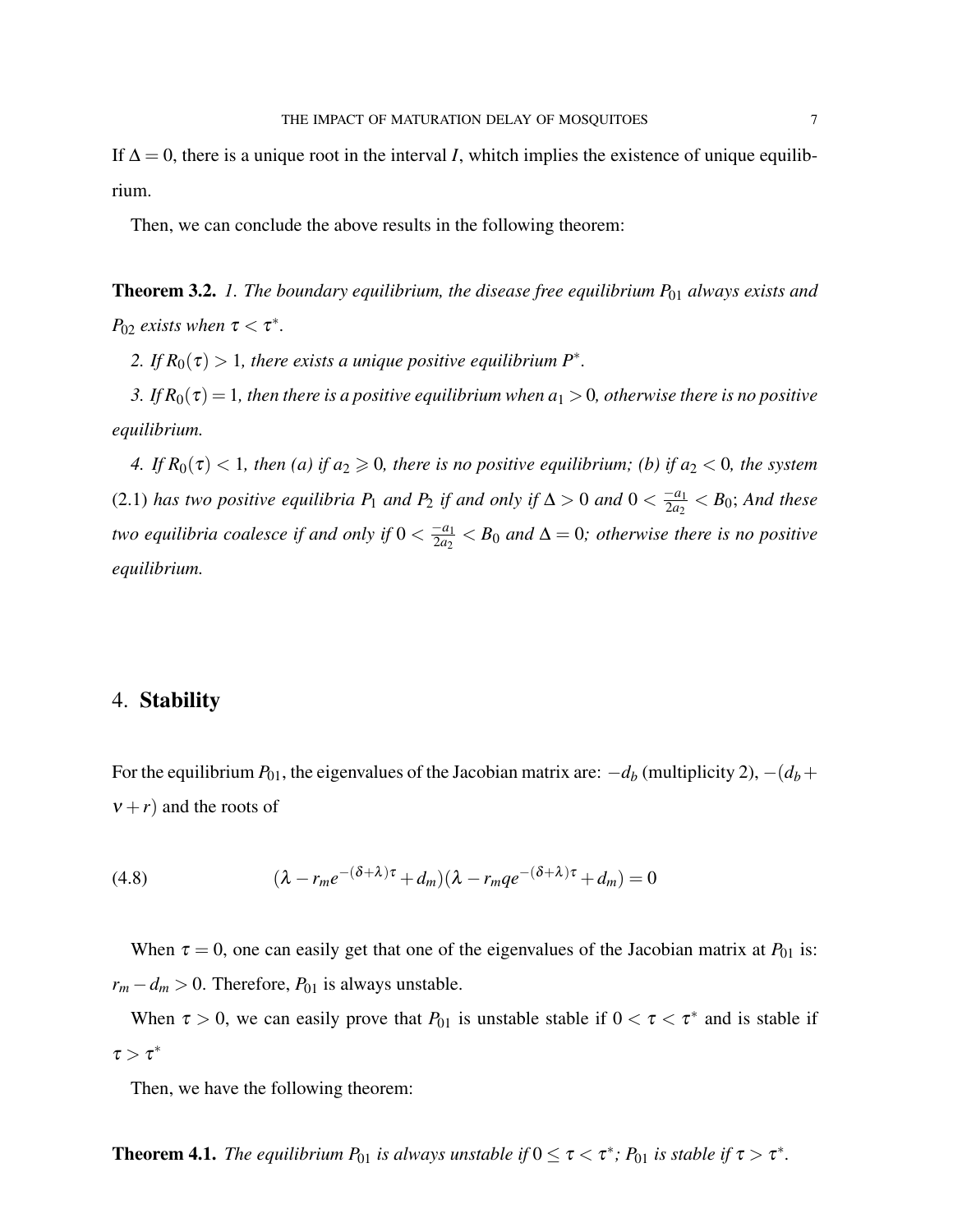#### 8 HUI WAN, LONGXING QI

For the equilibrium  $P_{02}$ , the eigenvalues of the Jacobian matrix are:  $-d_b$  (multiplicity 2) and the roots of

(4.9) 
$$
\lambda - r_m e^{-(\delta + \lambda)\tau} + 2r_m e^{-\delta \tau} - d_m = 0,
$$

 $(4.100\lambda + d_b + v + r)(\lambda - r_m q e^{-(\delta + \lambda)\tau} + r_m e^{-\delta \tau}) - r_m (1 - q) e^{-\delta \tau} (d_b + v + r) R_0(\tau) = 0.$ 

When  $\tau = 0$ , one can easily get that the eigenvalues of the Jacobian matrix at  $P_{02}$  are:  $-(r_m$  $d_m$ ) < 0,  $-d_b$  < 0 (multiplicity 2), and the roots of

(4.11) 
$$
\lambda^2 + [d + v + r + r_m(1-q)]\lambda + r_m(1-q)(d + v + r)(1 - R_0(0)) = 0
$$

It is easy to see that  $P_{02}$  is unstable if  $R_0 > 1$ ,  $P_{02}$  is locally stable if  $R_0 < 1$ . Then, we have the following theorem:

**Theorem 4.2.** *When*  $\tau = 0$ *, the equilibrium*  $P_{02}$  *is locally stable (unstable) if*  $R_0(0) < 1$  ( $R_0(0) >$ 1)*.*

In the following, will discuss the situation when  $0 < \tau < \tau^*$ . Let

$$
\tau^{**} \triangleq \frac{1}{\delta} ln \frac{r_m(R_0(0)-1)+d_m}{d_m R_0(0)},
$$

$$
\tau^{***} \triangleq \frac{1}{\delta} ln(\frac{r_m}{d_m} - \frac{\varepsilon_m r_m (1+q)(d_b + v + r)(\Lambda + Ad_b)^2}{d_m \Lambda \beta_m \beta_b b^2 d_b}).
$$

Obviously,  $\tau^{**} < \tau^*$  and

$$
\tau = \tau^{**} \Leftrightarrow R_0(\tau) = 1,
$$
  

$$
\tau^{**} > 0 \Leftrightarrow R_0(0) > 1,
$$
  

$$
\tau^{**} = 0 \Leftrightarrow R_0(0) = 1,
$$

and  $\tau^{**}$  < 0 or  $\tau^{**}$  does not exist if and only if  $R_0(0)$  < 1. We can prove that:

**Lemma 4.3.** *No stability switch may occur when*  $0 < \tau \leq \tau^{***}$  *or*  $\tau^{**} < \tau < \tau^*$ .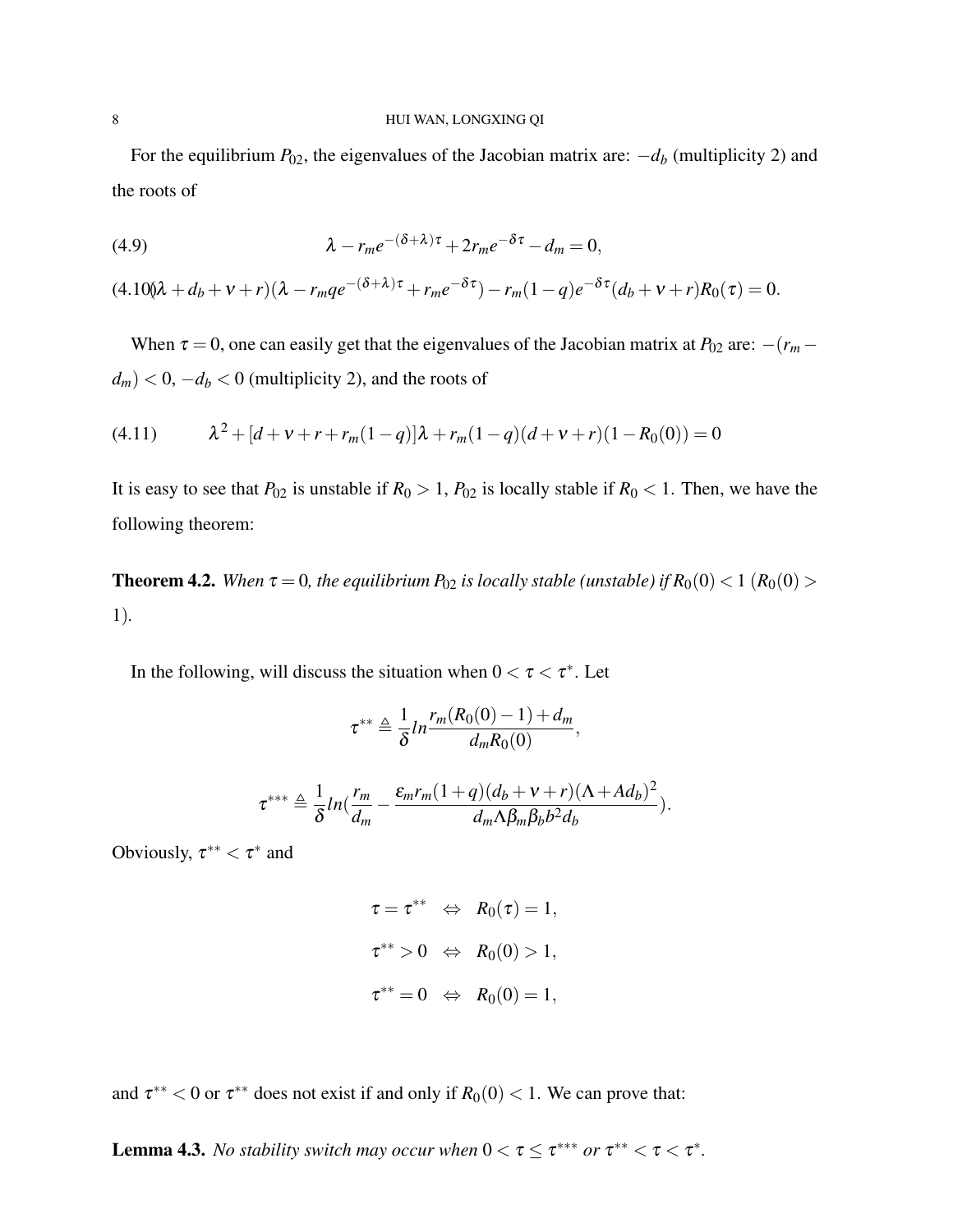*Proof.* One can easily prove that 0 can be the root of (4.12) when  $\tau^{**} < \tau < \tau^*$  or  $0 < \tau \leq \tau^{***}$ . Assuming that there is a pure imaginary root  $\lambda = i\omega$  for (4.10). Let  $z = \omega^2$ . Then, we have

$$
(4.12) \t\t\t z^2 + aZ + b = 0,
$$

where

$$
a = r_m^2 (1 - q^2) e^{-2\delta\tau} + (d_b + v + r)^2 + \frac{2b^2 \beta_m \beta_b \Lambda d_b (r_m e^{-\delta\tau} - d_m)}{\varepsilon_m (\Lambda + Ad_b)^2},
$$
  
\n
$$
b = r_m e^{-\delta\tau} (1 - q) (d_b + v + r) (1 - R_0(\tau)) [r_m e^{-\delta\tau} (1 + q) (d_b + v + r)] - \frac{b^2 \beta_m \beta_b \Lambda d_b (r_m e^{-\delta\tau} - d_m)}{\varepsilon_m (\Lambda + Ad_b)^2}.
$$

It is easy to see  $a > 0$ . If  $\tau^{**} \le \tau < \tau^*$ , then  $b \ge 0$ , there is no positive root for (4.12) which implies that there is no pure imaginary root for (4.10). Therefore, no stability switch may occur when  $0 < \tau \leq \tau^{***}$  or  $\tau^{**} < \tau < \tau^*$ .

Then, we have the following result.

**Theorem 4.4.** *Case 1:*  $R_0(0) < 1$  ( $\tau^{**} < 0$  or  $\tau^{**}$  not exist). According to Theorem 4.2 and *Lemma 4.3, P*<sub>02</sub> *is stable when*  $0 < \tau < \tau^*$ *.* 

*Case 2:*  $R_0(0) > 1$  ( $\tau^{**} > 0$ ).

(*i*)  $\tau^{***} > 0$ . When  $0 < \tau < \tau^{***}$ , according to Theorem 4.2 and Lemma 4.3,  $P_{02}$  is unstable. When  $\tau^{***} < \tau < \tau^{**}$ , there may be Hopf bifurcation.

*(ii)*  $\tau^{***} \leq 0$ *. The situation is similar to (i).* 

# 5. Simulation and discussion

In this paper, a mosquito-borne disease model, which address the impacts of the aquatic stage of mosquitoes and the seasonal climate effects on mosquito-borne disease transmission, has been proposed and analyzed. Our model provides a baseline to understand the risk and plan

 $\Box$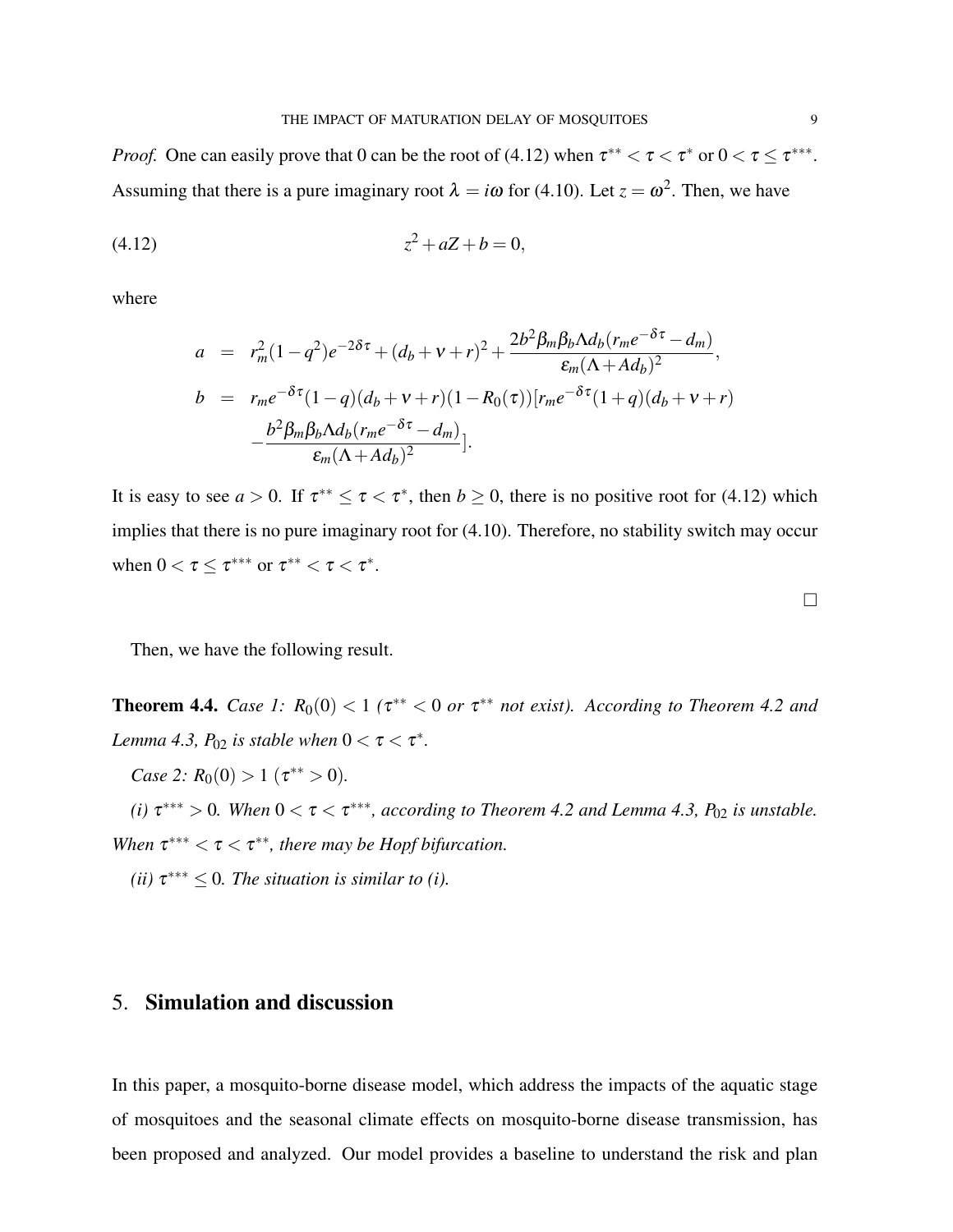

FIGURE 1. The time course of state variables. The unit of time *t* is day.  $r_m = 10$ ;  $q = 0.06$ ;  $\delta = 0.2$ ;  $A = 3000$ ;  $b = 0.35$ ;  $\beta_m = 0.65$ ;  $d_m = 0.05$ ;  $\varepsilon_m = 0.000005$ ;  $\Lambda =$ 5;  $d_b = 3.65 * 10^{-3}$ ;  $\beta_b = 0.8$ ;  $v = 0.25$ ;  $r = 0.25$ . Note that  $\tau^* = 26.49158684$ ,  $\tau^{**} = 22.84233291$  and  $\tau^{***} = 22.10444322$ .

for mosquito-borne disease control under the condition of global warming, since the maturation delay becomes shorter with the increasing of temperature.

The basic reproduction number which is a monotone decreasing function with respect to mosquito maturation delay has been figured out. This result implies that the increasing of temperature indeed exacerbates mosquito-borne disease transmission.

For many mosquito-borne disease models, the threshold condition, the basic reproduction number was calculated which is a crucial control threshold for disease eradication. However,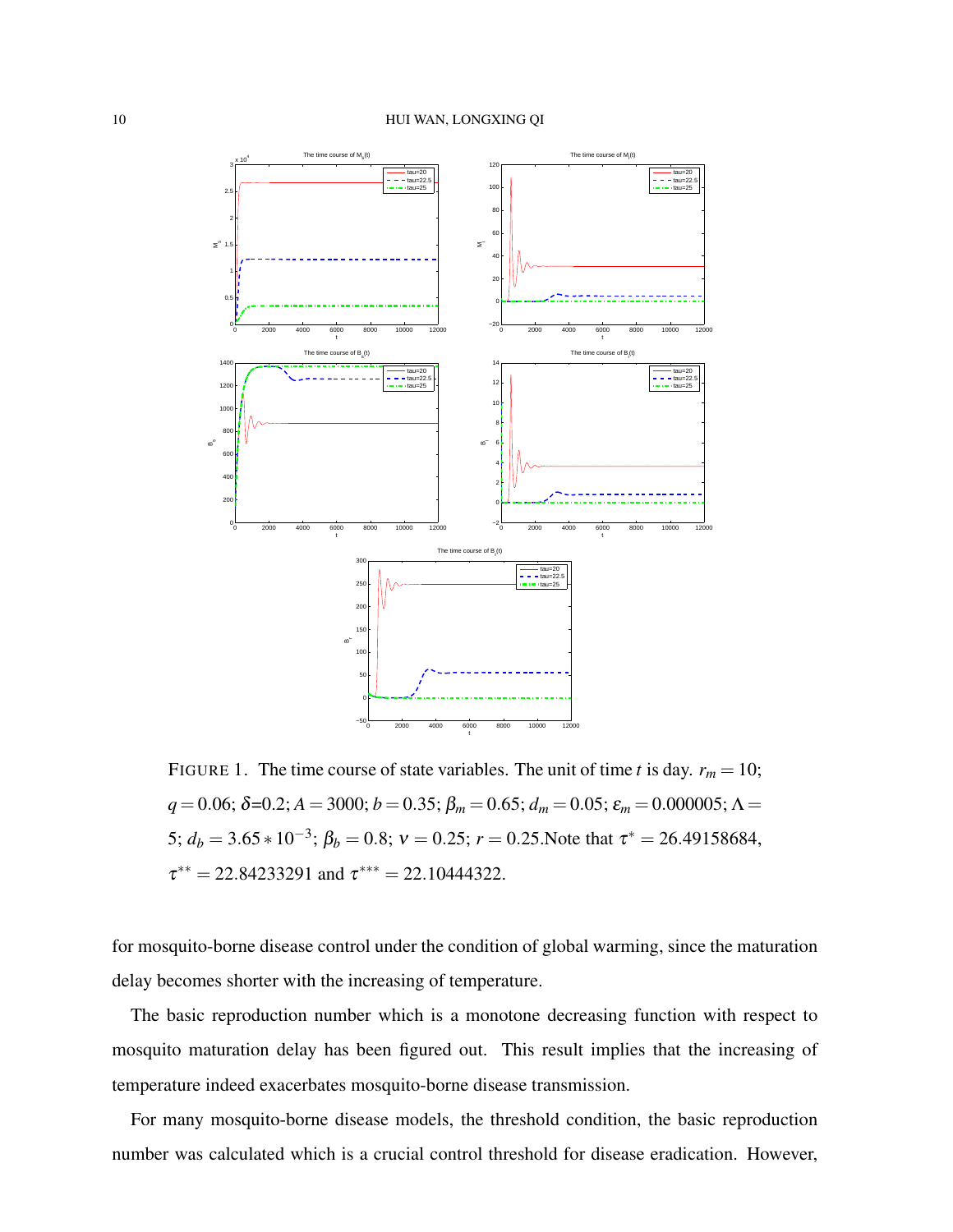our study suggests that backward bifurcation can be an intrinsic property. There exists a subthreshold condition for the outbreak of the virus due to the existence of backward bifurcation. The infection will not be cleared from the population provided even if the basic reproduction number is smaller than unity. Due to backward bifurcation of the model and the basic reproductive number itself is not enough to describe whether the disease will prevail or not and we should pay more attention to the initial sizes and density of the infected hosts and mosquitos.

It should be mentioned that the stability of endemic equilibria is still unknown even if  $\tau =$ 0, theoretically. In order to demonstrate the theoretical results and figure out the stability of endemic equilibria for some special parameter values, we carry out numerical simulations for the model (2.1). Fig. 1 implies that there exists a stable endemic equilibrium and the diseasefree equilibrium  $P_{02}$  is unstable if  $0 < \tau < \tau^{***}$  and  $\tau^{**} < \tau < \tau^*$ , no stability switch may occur and  $P_{02}$  is stable if the value of maturation delay increases such that  $\tau^{**} < \tau < \tau^*$ . On the other hand, Fig. 1 also shows that both of the number of infected mosquitoes and infected hosts converge to a higher positive value with the decreasing of maturation delay, which manifests the increasing of temperature indeed exacerbates the transmission of mosquito-borne disease numerically.

## Conflict of Interests

The authors declare that there is no conflict of interests.

### Acknowledgements

The first author was supported by NSFC (No. 11201236 and No. 11271196) and the NSF of the Jiangsu Higher Education Committee of China (No. 15KJD110004). The second author was supported by NSFC (No. 11401002).

### **REFERENCES**

- [1] C. Bowman, A. B. Gumel, J. Wu, P. van den Driessche, H. Zhu, A mathematical model for assessing control strategies against West Nile virus, Bull. Math. Biol. 67 (2005), 1107-1133.
- [2] L. Bolzoni, A. Pugliese, R. Ros*á*, The role of heterogeneity on the invasion probability of mosquito-borne diseases in multi-host models, J. Theor. Biol. doi:10.1016/j.jtbi.2015.03.027.